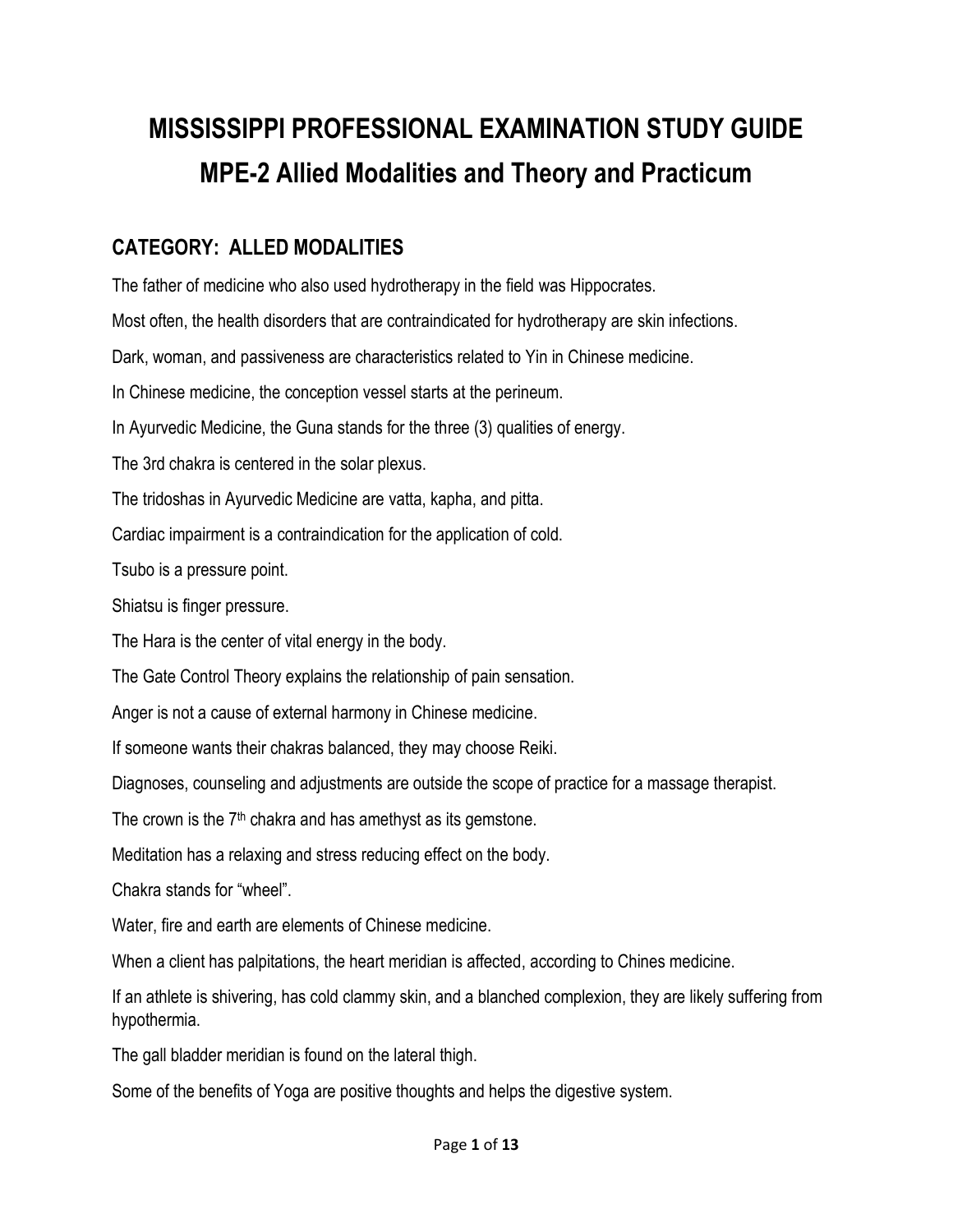Green is the color of the heart chakra.

Wind, heat and cold are causes of external disharmony in Chinese medicine.

The conception vessel follows the linea alba.

Homeostasis is the term used to describe relative constancy.

The 5<sup>th</sup> chakra is located in the throat.

Having unprotected sex, sharing IV drug needles and tattooing with used needles have been proven to spread the HIV virus.

Jin Shin Do combines shiatsu and trigger point therapy.

Chiropractic medicine is a modality that deals with the treatment of subluxations and is outside the scope of practice of a massage therapist.

There are 12 energy meridians in the body.

The color of the throat chakra is blue.

The important principle of Holistic medicine is the mind and body cannot separate from each other.

The application of cold is good for edema.

The most important skill in interviewing a client is listening.

Vasoconstriction is an initial or primary effect when applying cold.

A contrast bath hydrotherapy treatment uses hot and cold water at different intervals.

The condition recommended for the use of a hot sitz bath is hemorrhoids.

Smelling, hearing and looking are diagnostic techniques used in Chinese medicine.

The conception vessel controls reproduction.

The Touch for Health modality deals with applied kinesiology.

The purpose of a salt glow treatment is to stimulate and exfoliate.

The temperature of a hot foot bath is 110 to 115 degrees F.

Massage is ALWAYS contraindicated when the client says no.

The application of ice blocks nerve transmission.

The stomach meridian is YANG.

A blanket for warmth is an appropriate massage consideration for a geriatric client.

Light pressure should be used over stretch marks.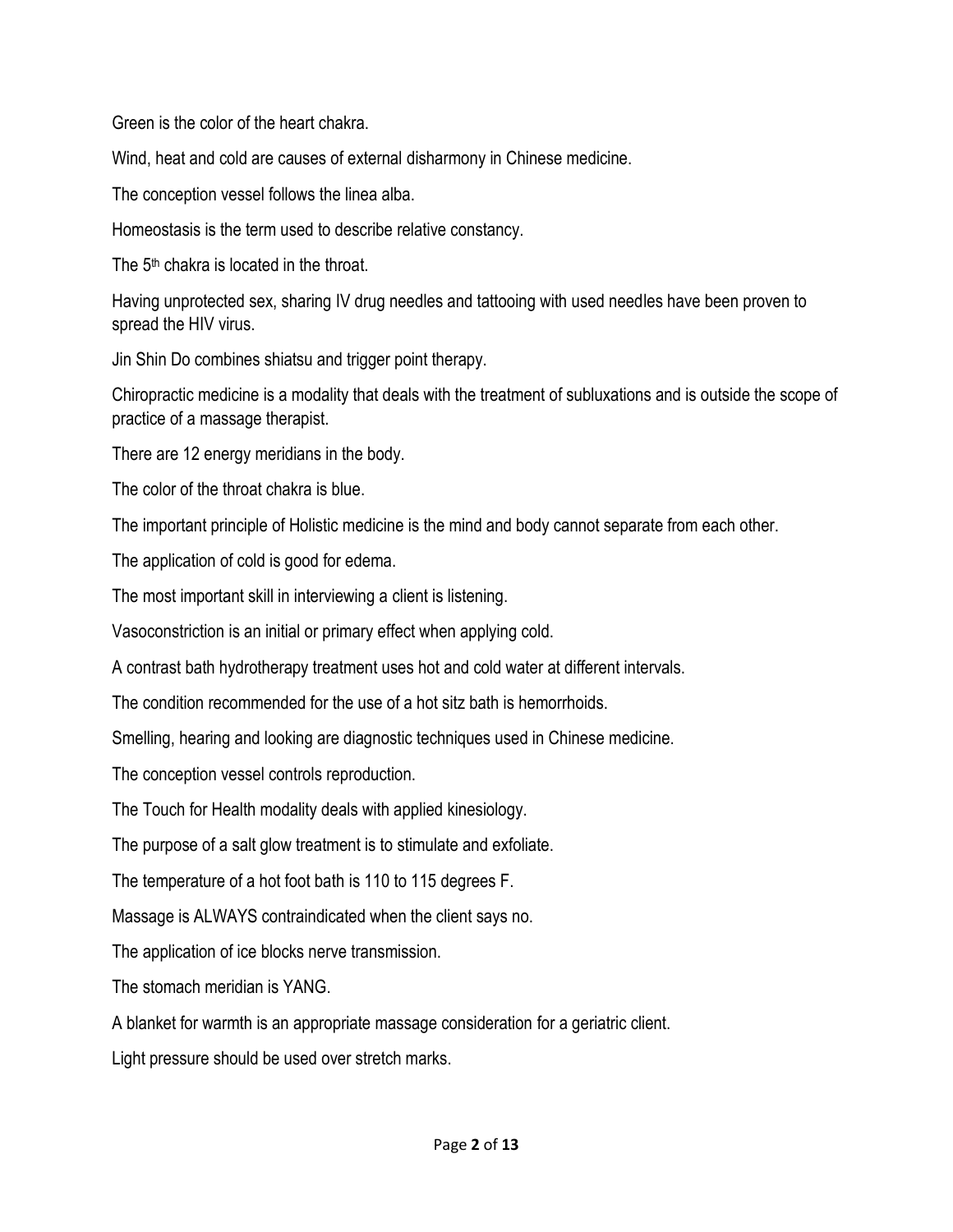Elevating the affected areas by placing them on pillows is appropriate for a pregnant client experiencing swelling or edema in the feet and ankles.

One of the most common complaints for tactical athletes is pain in the knees.

Special populations are a group of individuals who, due to a variety of factors, are disadvantaged, vulnerable, or at risk for harm.

Reduced anxiety is an effect massage has on pregnant women.

Palming and thumbing are the two main techniques used in shiatsu.

Sen is the body's energy pathways in Thai massage.

Widespread edema requires immediate referral of a pregnant client to her obstetrician or the health care provider who is managing her pregnancy.

Inspecting the client's skin for evidence of decubitus ulcers is appropriate for a client who has a mobility impairment.

Having natural or low lighting is appropriate for infant massage.

Beginning by addressing the client by name and then stating own name, is an appropriate for a client who has visual impairment.

Geriatric massage involves modification of basic massage techniques and body positions to meet the needs of the elderly.

Asian bodywork therapy uses pressure and manipulation to treat the body, mind, and spirit, including the electromagnetic or energetic field in and surrounding the body.

Energy is part of all types of Asian bodywork therapy.

Shiatsu has Asian origins.

Shiatsu is Japanese Asian bodywork therapy that uses pressure along channels to restore, maintain, or balance the flow of energy.

Keeping massage facilities barrier-free is appropriate for clients with mobility aids, other special populations, and all clients generally.

The Line of Gravity is used to determine the amount of symmetry on both sides of the client.

Ischemic compression is the method of addressing trigger points which involve pressing so that the skin blanches.

Paresthesia is the term used to describe an abnormal sensation, either spontaneous or provoked.

"Posture" is the position of the body over a base of support.

Occipital protuberance is the posterior landmark used in static postural assessment.

The purpose of placing glass or silicone cups on the skin in cupping therapy is to create suction.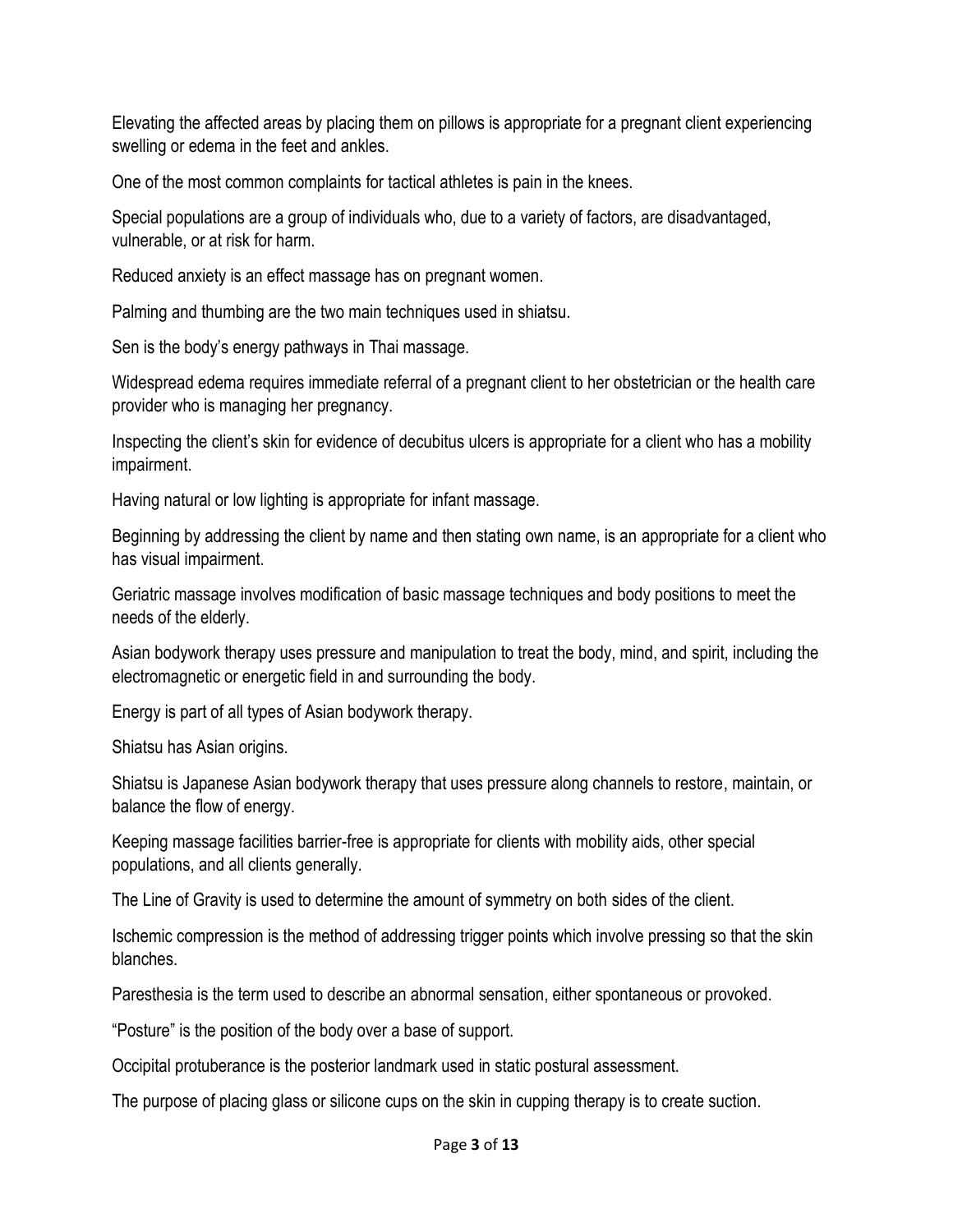"Active assisted" is a term that describes a client's movement while the massage therapist guides the movement in the same direction.

"Active resisted" is a term that describes a client's movement while the massage therapist opposes it.

The passively stretching of a muscle then having it isometrically contract against resistance is referred to as proprioceptive neuromuscular facilitation.

Muscle energy techniques is the method which involves the client actively contracting against a counterforce.

During the stance period of the gait cycle, the percentage of time that the foot is in contact with the ground is 60%.

The gait cycle is the term mused to describe the repetitive pattern that begins when one foot contacts the ground and ends when the same foot contacts the ground again.

An individual's manner of walking or running is defined as their gait.

The strain/counterstrain is the method which uses the concept of "position of ease".

Stretching is the technique used to release restricted tissues in myofascial release.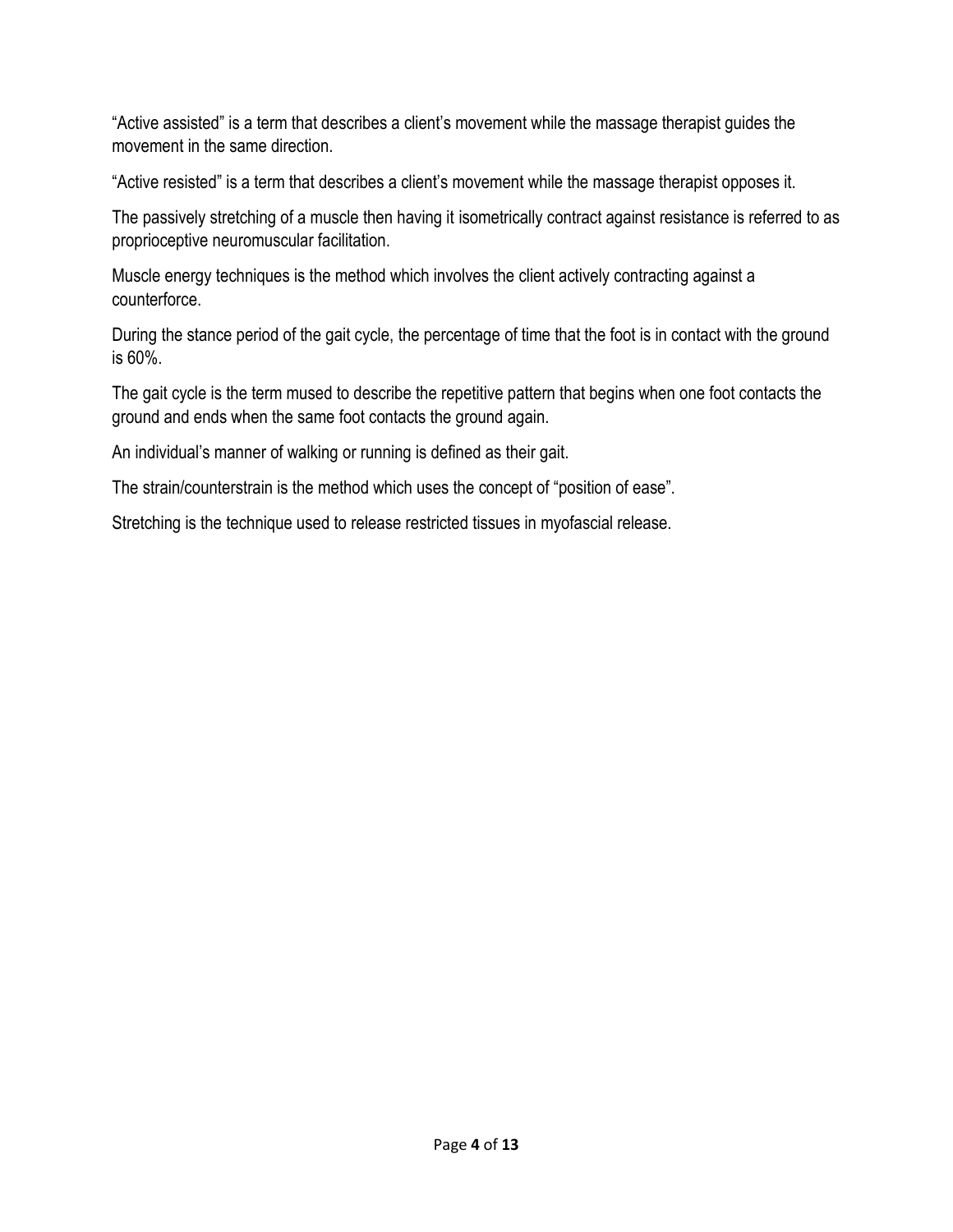## **CATEGORY: THEORY AND PRACTICUM**

Friction encourages healing by increasing blood flow.

You arrange pillows in a side-lying position between the knees and under the neck.

True benefits of massage include improvement in circulation; release of endorphins, and hastens recovery after an injury.

Gentle effleurage and petrissage are the strokes used when massaging elderly clients.

When a client presents themselves with athlete's foot, an LMT should avoid the area when proceeding with the massage.

Rolfing manipulation does not deal with energy work. It is a modality that uses deep pressure and manipulation to the connective tissue that helps restore the body's alignment.

If a client asks you to pop a pimple on their back, advise them that you cannot touch the pimple.

Reciprocal inhibition is the technique most appropriate to stop a cramp.

Asking the client out is considered unethical for a massage therapist.

Gliding strokes broaden or flattens a muscle, applies lubrication, warms tissues, and provides assessment.

Another name for tapotements is percussion.

Massaging the pectoralis major, the placement of the pillows for support is under the arms.

Water temperature between 85 degrees F and 95 degrees F is considered tepid.

While performing a massage, strength originates from the lower body.

If a client tells you they have been abused, the best option for draping would be to give them an option to keep their clothes on.

The correct order in the treatment of a sprain is rest, ice, compression, and then elevation.

In the third and final trimester of pregnancy, the position a woman should be in to receive a massage is side lying.

Fever is a contraindicated condition for massage.

The bolster is placed under the ankles when someone is in the prone position.

Effleurage is the best application for someone with osteoporosis.

If a client is massively depressed, the best thing to do is the refer them to a professional.

In massaging the Anconeus, the massage therapist is working in the area of the upper extremity.

A hernia is a contraindication in abdominal massage.

Effleurage is a massage stroke which uses consistent.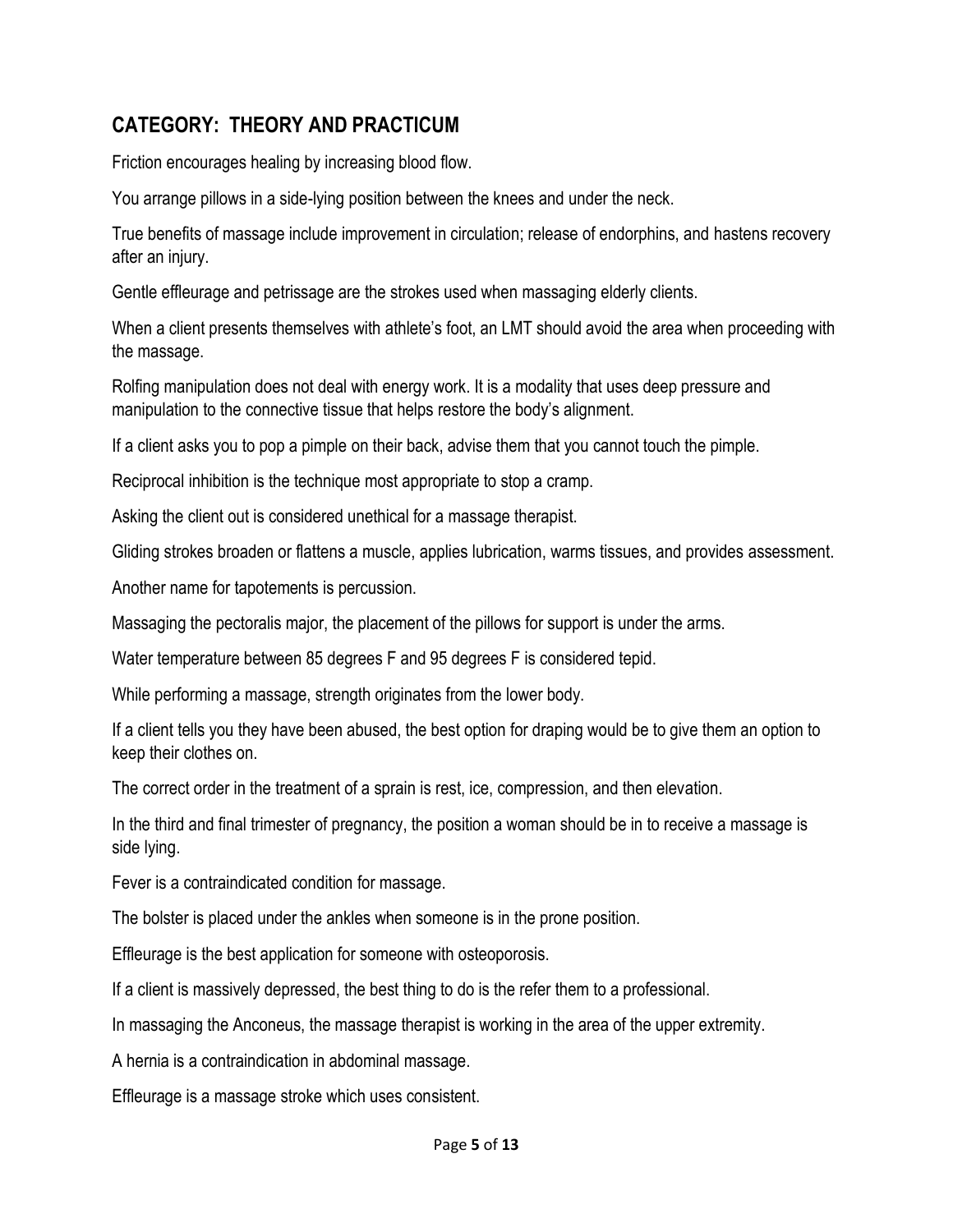A therapist would accommodate a client if they suffer from hypothyroidism by making the room warmer.

If you have a home-based massage business, the best insurance you should have is home liability with a business rider.

The cypress aromatherapy oil is contraindicated during pregnancy.

Tennis elbow occurs at the elbow area due to repetitive extension of the wrist.

Carpal tunnel syndrome can be a result from a therapist using improper body mechanics.

Psoriasis is a condition that can be indicated for massage.

Gentle stroking of the skin with no underlying tissue being displaced is called light effleurage.

Massage can help lower blood levels of cortisol, a stress related hormone.

A massage therapist should refer a client to a doctor if the client has a neck injury that is getting worse during the massage.

Massage therapy is used in pain management for conditions, such as, cardiac and terminal cancer patients, post trauma patients, and post-surgical patients.

A weakened immune system can occur as a result of emotional stress.

In order to improve respiration, you would massage the external intercostals muscle.

Water exercise is the best rehab approach for a patient with osteoporosis.

Counseling does not fall within the scope of practice for massage therapy.

Diagnosing and prescribing do not fall under the scope of practice for massage therapy.

Emotional support does fall within the scope of practice in massage therapy.

Malpractice liability insurance covers an LMT should an injury occur during a massage.

The best way to describe a bone-to-bone presentation is hard end feel.

Sports massage removes toxins stored in the tissue after an event.

The archer stance in massage therapy is used to apply pressure.

If a person is having an epileptic seizure on your table, the first thing you should do is make sure the client doesn't fall from the table.

Lifting an object with your back muscles is not a proper use of body mechanics.

The SOAP is the name of the chart that is done to update a patient's condition.

If a client presents herself with varicose veins in the popliteal area, the best approach to use is petrissage above the knee to the hip.

Tapotement does not allow movement of lymph from the tissues to the capillaries.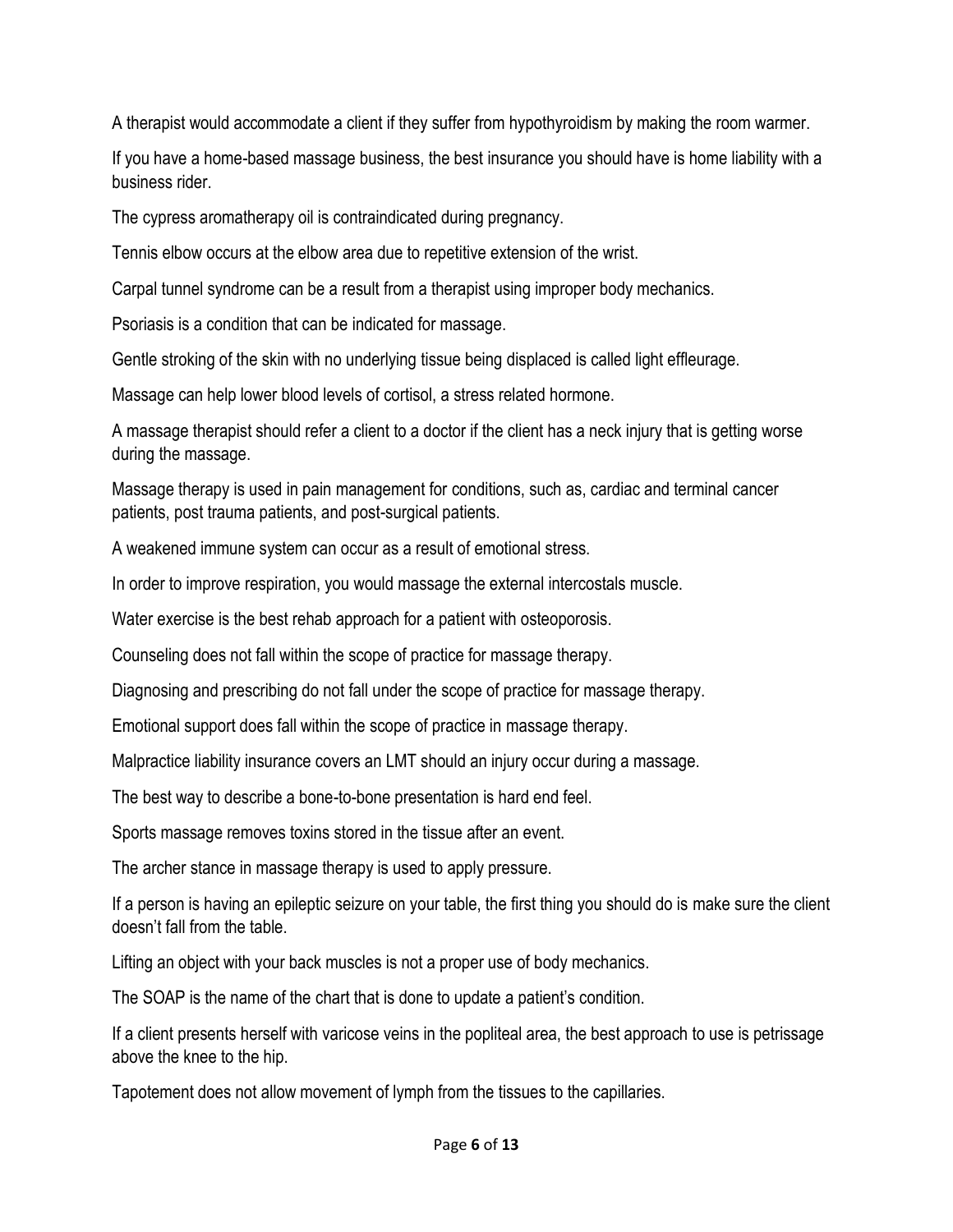If you observe unevenness of the shoulder, the client may have scoliosis.

The friction technique works best to break down adhesions.

Washing your hands should be the first and the last thing you do before and after a massage.

The release of a patient's file to an insurance company can only happen when the patient gives written consent.

A client informs you they are HIV positive. You should obtain medical information prior to beginning the massage session.

The gliding technique facilitates veinous flow.

SOAP charting is the required format for documenting treatment sessions.

When leaning forward to perform effleurage, the best position for the therapist is the put forward leg in front of the hip.

Vibration is a bodywork technique that is characteristic of fine tremulous movement.

If a client was a victim of child abuse, you should watch for non-verbal feedback such as body movement and behavior.

The Trager modality involves rocking movements to release the body of pent up tension.

SOAP stands for Subjective, Objective, Assessment, Plan

Centripetal describes a movement toward the heart.

The first thing you do if a client experiences symptoms of a myocardial infarction is to make them comfortable, then check for breathing, start CPR, if necessary and call 911.

The Acromioclavicular joint would be damaged if a therapist hears a clicking at the top of the shoulder joint as a client is performing abduction.

Ischemic compression is the technique used to neutralize a trigger point from a tissue.

Deep transverse friction massage was credited and popularized by James Cyriax.

Crossing your arms and legs indicates disinterest on the part of an LMT.

If a client needs NMT and they tell you they are hurting from the work you are doing, you should work within the pain tolerance.

If a client is dealing with dying, you should respect their dying process while performing the massage.

Prevention and breakup of adhesions is the main purpose of deep transverse friction.

A client may have a herniated disc if they complain of and request massage for severe low back pain, and is a contraindication for massage.

Side-lying would be the best position when massaging the client's TFL muscle.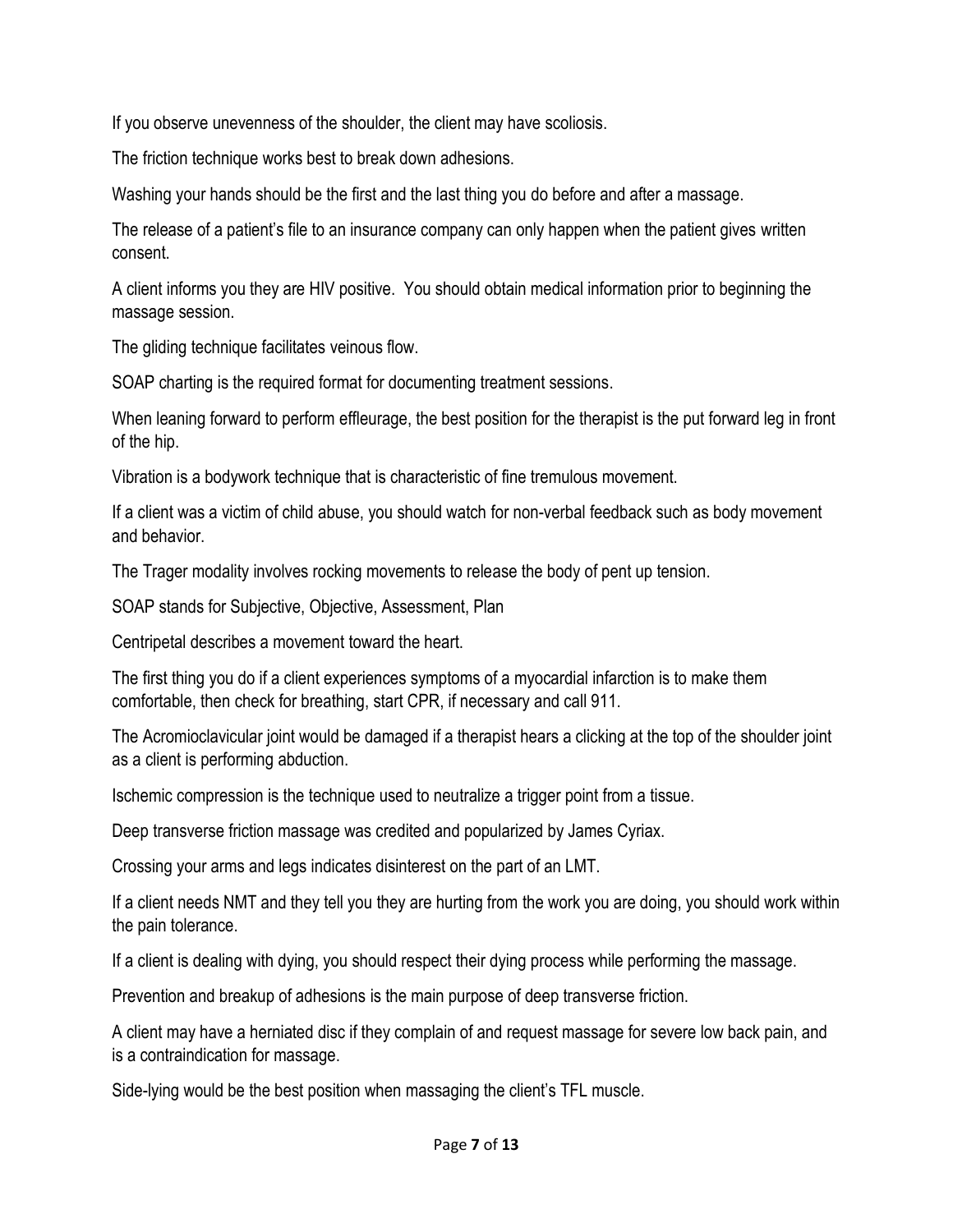Ballistic is the most controversial type of stretching as it uses the momentum of a moving body or limb in an attempt to force it beyond its normal range of motion.

Estimated tax payments are suggested quarterly by the IRS for self-employment.

Cardiovascular disease can be a contraindication in massage.

When palpating the midline of the back, you are touching the spinous process.

Lymph node, trigger point, and cyst feels like a lump under the skin.

A hyperirritable spot that is painful when compressed and refers is called a trigger point.

Weight on the back of the leg is an example of a proper body mechanic.

The stance in which both feet are placed perpendicular to the edge of the table is called the horse.

For insomnia, it is best to use light effleurage.

A therapist has committed an ethical violation if they make sexual advances to a client.

Mild stimulation of the vagus nerve results in decreased heartrate.

Performing post event massage flushes metabolic waste.

Percussion is the massage maneuver used when tapping an area of the body.

Effleurage is the massage technique used for elongating muscle tissue.

If someone wanted you to give 1 massage and bill 5 massages to the insurance company you should immediately notify the authorities.

Observable indications such as abnormal pulse rate, fever, abnormal skin color or physical irregularities are known as "signs".

The Alexander technique is a form of bodywork which is useful in helping a client regain postural awareness.

Stimulating peristaltic contraction of the large intestine is the best action to assist a client who is experiencing chronic constipation.

If a client refuses to complete a client intake form, you should refuse to take the client.

Talking about your personal problems with a client is an example of unethical behavior.

Entrapment of the peroneal nerve can result from improper massage techniques on the back of the knee.

A result of added adhesions in a muscle fiber is an increases chance for injury.

The "right of refusal" is the entitlement of both client and therapist to stop a treatment.

Wringing, compression, lifting and grasping movements is a basic stroke in petrissage massage.

Lymphatic massage would be beneficial for sinusitis.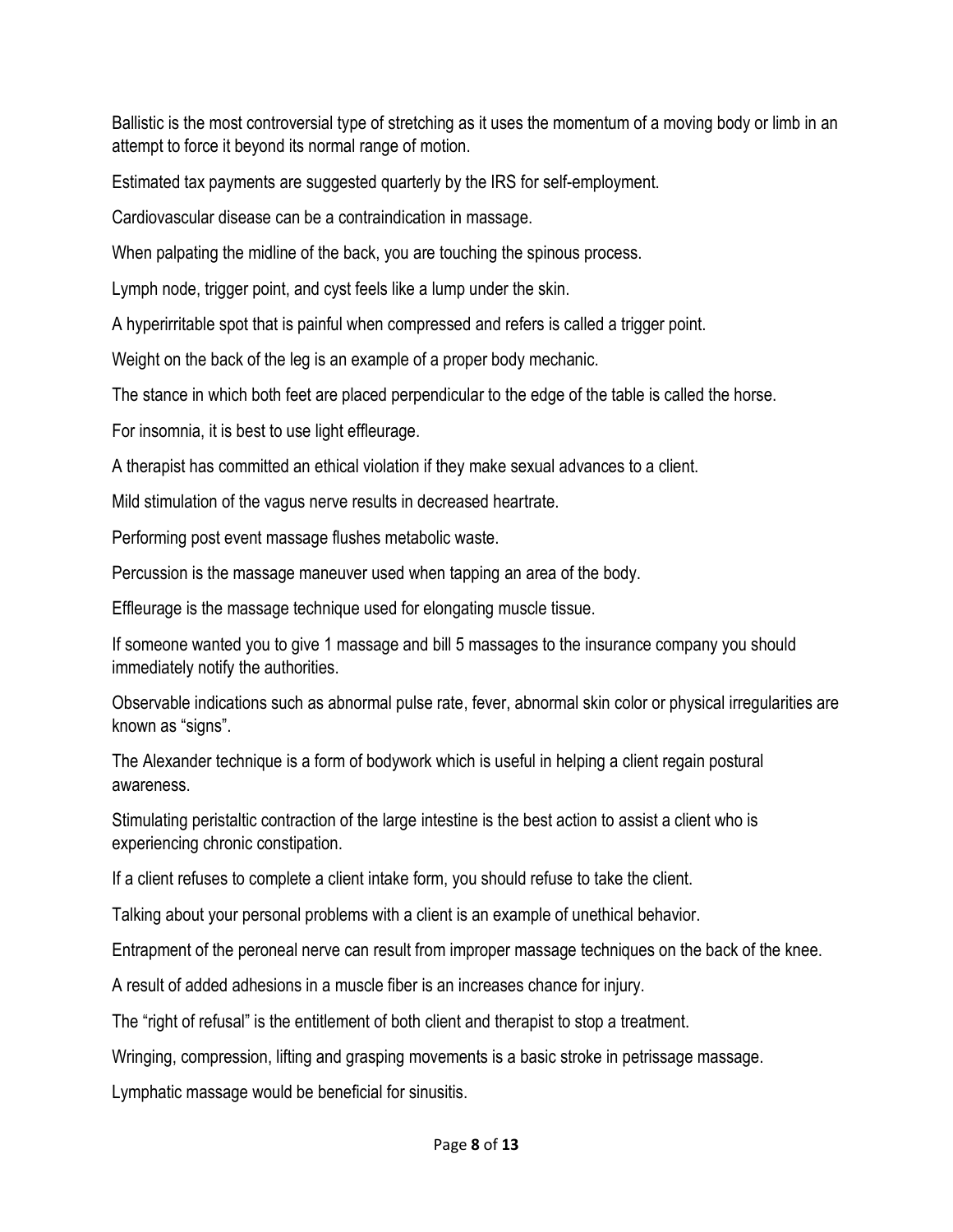Moist heat compress produces muscle relaxation.

If no inflammation is present, moist heat is used for rheumatoid arthritis.

A hydrostatic effect is produced when there is a shift of fluids from one part of the body to another.

An insurance adjuster is the individual responsible for investigating, paying, or denying an insurance claim.

Surgery, drugs, and radiation are conventional medical applications for malignant cancers.

Stimulation of the muscle is a major goal in pre-event sports massage.

The extensor digitorum muscle is hypertonic if your toes damage the inside top of your shoe.

The most effective hydrotherapy treatment for chronic injuries is the contrast application of cold and heat.

Tapotements below the twelve rib posteriorly can damage the kidneys.

Contraindications for hydrotherapy can include kidney infection, high or low blood pressure and skin infections.

If a person has an acute, non-infectious inflammation, the best procedure would be to perform PRICE to bring down inflammation in the region.

If an athlete has post event cramps, MET is the best application to use.

When the heel of the foot is brought toward the buttocks the quadriceps muscles are stretched.

The muscle spindles receptors are stimulated by a quick lengthening of a muscle.

An LMT should listen to your client and ask if he/she would like to continue the massage if a client has an emotional release during a massage.

The use of cold to depress the activity of pain receptors in the treatment of myofascial pain permits passive stretching and exercise.

In order to relax the body's nervous system, you should use slow and superficial strokes.

Three conditions that are not indicated for massage are fractures, thrombus, and encephalitis.

Stress can inhibit the immune system response.

The best way to know that your client is comfortable with the pressure you apply is to have them qualify pain.

The client's medical history is the most important information to obtain on the intake form.

Acute tenosynovitis is contradicted in a paraffin bath.

The use of ice is the best treatment for acute bursitis.

The definition of palpation is to assess through touch.

One of the theories of reflexology of the hands and feet is zone therapy.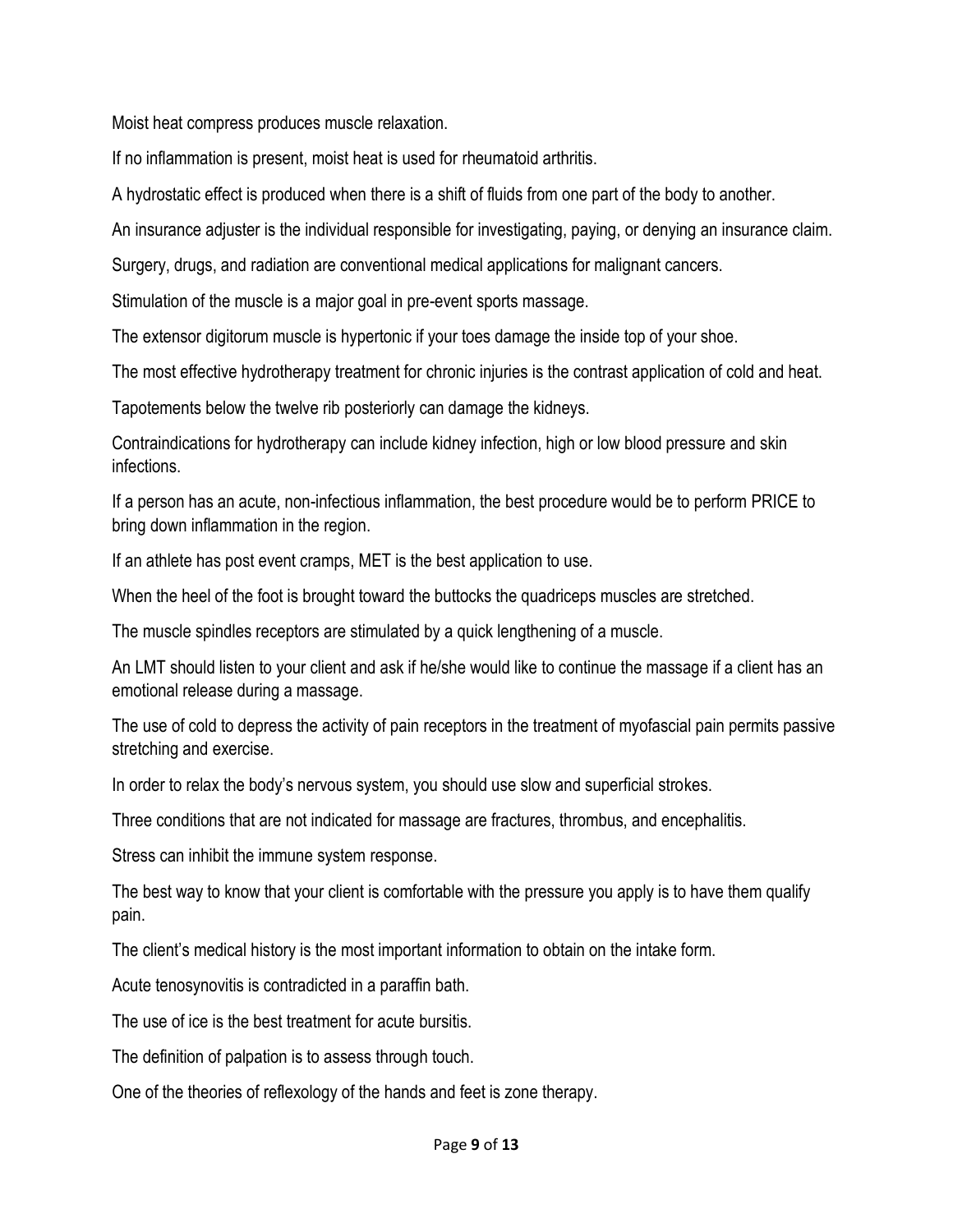The first thing you do before you begin external cardiac compressions in CPR is to locate the xyphoid process.

Professional license protects the public by enforcing standards that restrict practice to qualified individuals who have met specific regulatory requirements.

Professional liability insurance can protect service-providing professionals from bearing the full cost of defending against a negligence claim made by a client.

Malpractice insurance is another term for professional liability insurance.

Disability insurance may provide income when an individual is unable to work because of illness or injury.

If a massage therapist works at a place that provides the setting and equipment and determines when the therapist works and how long, the therapist is classified as an employee.

An independent contractor is a massage therapist who works under terms specified in a written or verbal agreement, provides own tools and equipment, and sets the fee for services.

A resumé is a brief summary of an individual's education, experience, and accomplishments related to a particular skill set.

A curriculum vitae is an in-depth account of an individual's education, experience, accomplishments, and is organized in reverse chronological order.

The majority of employers look for leadership skills on resumes and curriculum vitae.

A sequential interview involves being questioned by different individuals within a company.

A sole proprietorship is a business with a single owner.

A general partnership is a business entity between two or more individuals who join together to carry on a business venture for profit, and have unlimited personal liability for the business's debts.

A corporation is granted a charter by the state and has its own privileges and liabilities distinct from those of its board of directors or its shareholders.

Zoning is dividing geographic areas into regions so a city can restrict the number and types of buildings within the region as well as how these buildings are used.

Commercial general liability insurance can protect businesses from bearing the full cost of defending against claims for damages that arise from personal injury and property damage while clients are on the premises.

Continuing education for licensure requirements can be a tax reduction.

Business receipts, past income tax returns, and documents related to tax returns should be kept for a minimum of 3 years.

A self-employment tax is levied on small business owners who derive income directly from consumers.

Barter means the exchange of goods or services without using money.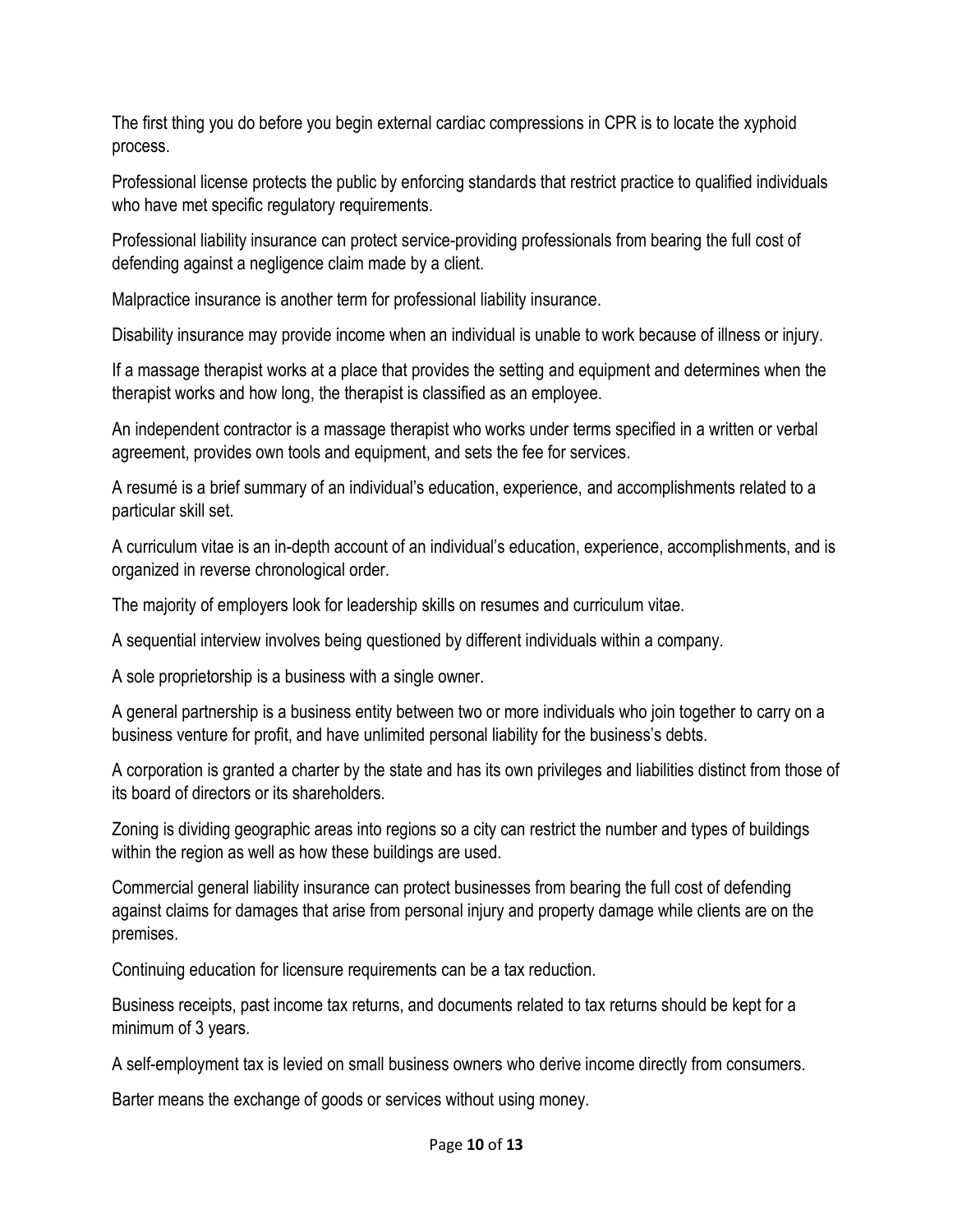Gratuity is a small gift, such as money, given to a person who provided a service.

Empathetic conflict management involves listening in a respectful manner, being specific, and asking for the solution.

Marketing means activities used to create, communicate, deliver, and exchange offerings that have value for customers and clients.

Advertising means an attempt to influence buying behaviors by persuasive selling messages.

Client referral and word of mouth can be the primary method massage therapists use to promote themselves.

A mission statement refers to a statement of why a business exists and its core objectives.

A business card is usually the first opportunity a massage therapist has to make a strong impression.

A website is the center of a business's digital or online presence.

Digital citizenship is the responsible and ethical use of technology.

A client giving a gift certificate to another potential client is a type of marketing considered word-of-mouth.

Short professional profiles can be 100 words or less.

Board certification is voluntary and involves specialists in a particular field examining and endorsing the advanced training of a professional.

A preceptor means an experienced individual within a facility who is paired with a newly hired individual during his or her orientation period.

A contract means a written or spoken agreement that usually involves business relationships, and are intended to be legally binding and enforceable by law.

A proposal is an idea or suggestion put forward for consideration.

Accounting is the recording and reporting of financial transactions.

Petty cash is a small amount of money that a business keeps on hand to pay for minor business expenses.

A balance sheet is a presentation of a business entity's assets, liabilities, and equities of its owners on a specific date.

Assets are economic resources that are expected to be of benefit in the future.

Property and equipment are examples of business assets.

A cash flow statement reports movement of money into and out of a business during a period of time.

Equity is a business's net worth.

A profit and loss statement shows income and expenses, and indicates whether a business made money or not.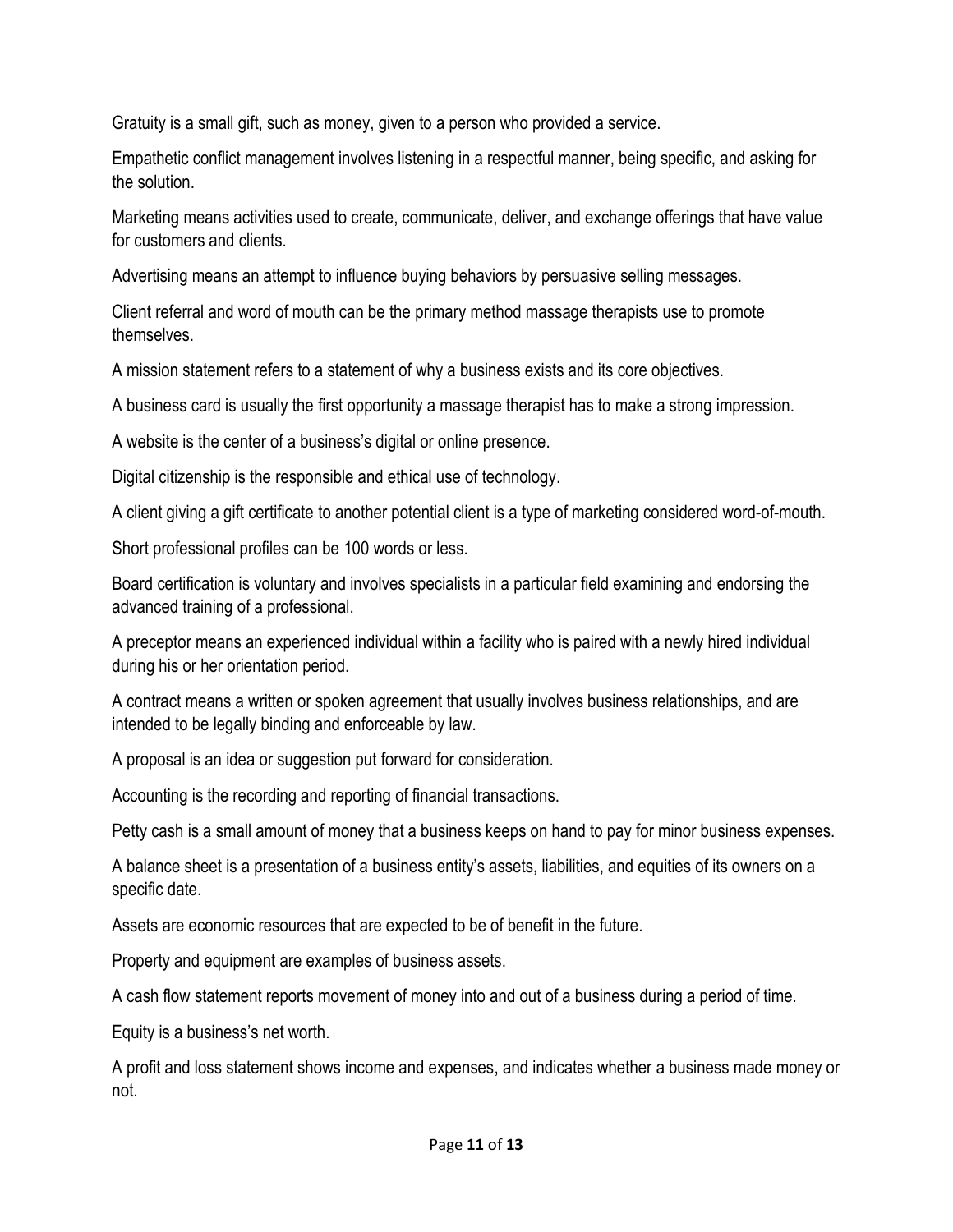A business plan describes a company's or individual's organization, services and products, marketing strategy, and financial projections.

The executive summary part of the business plan includes the mission statement.

In the organization and management part of the business plan, the company's legal structure is discussed.

The appendix part of the business plan has the credit histories, resumes, and copies of licenses and certifications.

Clinical massage means the use of techniques to safely work with clients who have diseases, disorders, or injuries.

Physical rehabilitation refers to restoration of an individual to a normal or near normal condition after a disabling disease or injury.

Insurance companies are most likely to cover massage treatments received for personal injury.

A diagnostic code is required by an insurance company to process claims.

Pain is an unpleasant sensory and emotional experience associated with actual or potential tissue damage.

Nociception means stimuli that are damaging or threaten damage to normal tissues.

Body-self neuromatrix involves synthesis of perception, emotional states, and past experiences.

Gate control theory states that pain is a response or output determined by how the brain interprets incoming information or input.

Neuroplasticity is the brain's ability to change, remodel, and reorganize itself to improve adaptability.

Neuropathic is pain generated by non-nociceptive nerve activation.

Chronic is the term given to pain that outlasts the typical healing time of involved tissue.

Threshold refers to the minimum intensity of a stimulus perceived as painful.

Tolerance level refers to the maximum intensity of a pain-producing stimulus an individual is able to accept in any given situation.

Sensitization occurs with increased nociceptor responsiveness and reduced threshold.

Trigger point means a tender localized hypersensitivity that lies in a palpable taut band within a skeletal muscle and refer.

"Active" is a term used to describe a trigger point that causes pain when compressed.

"Referred" is a term given to pain that is felt in an area of the body other than its source or site of origin.

"Latent" is a term used to describe a trigger point that is nonpainful until compressed and the client is unfamiliar with the resulting pain.

"Local twitch response" is a brisk contraction elicited by initial palpation of a trigger point.